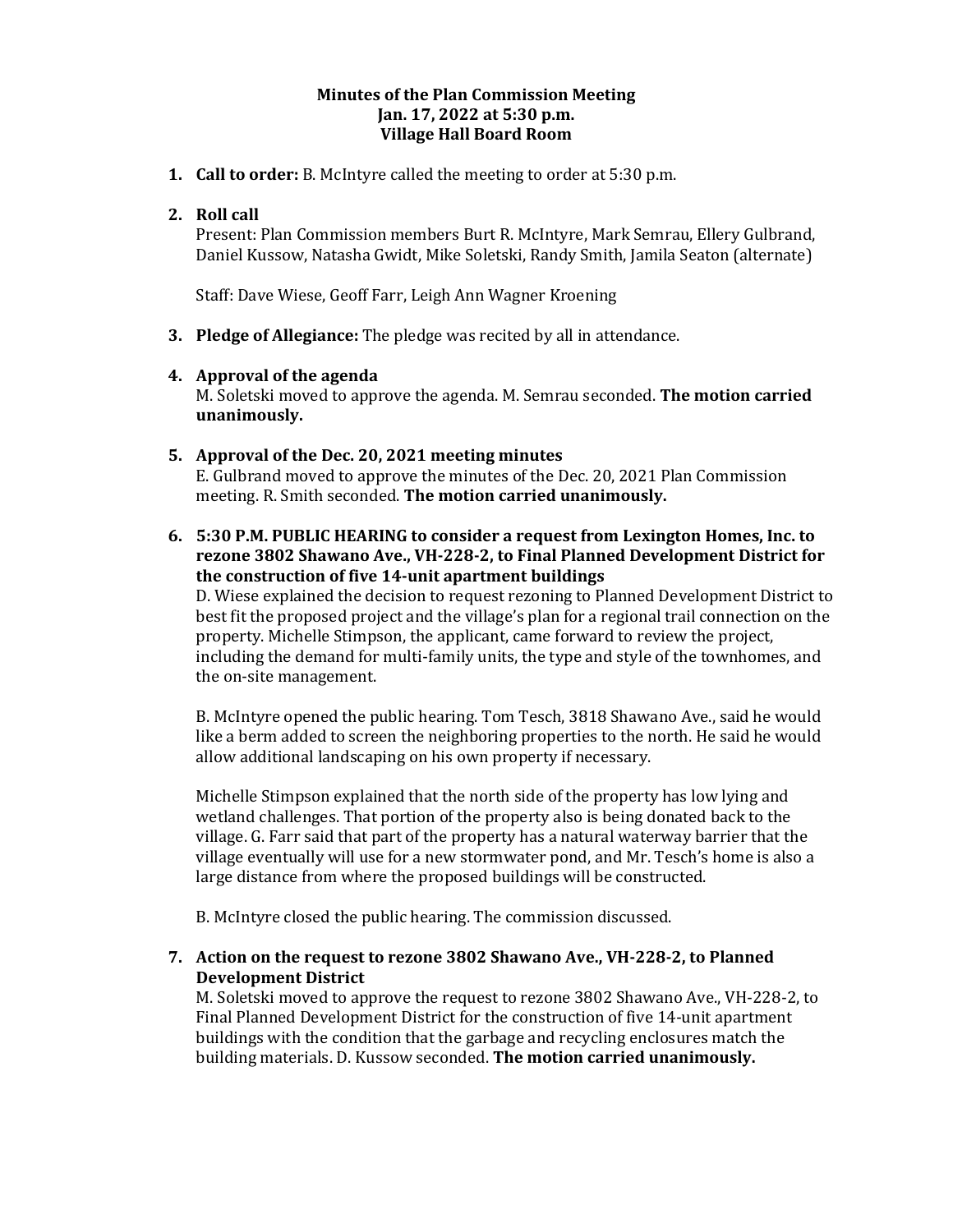- **8. Review and take action on the site plan for the Howard-Suamico School District for an addition to Forest Glen Elementary School, 1935 Cardinal Lane, VH-511-1** D. Wiese invited the applicants to come forward to explain the two projects. Bob Vajgrt of Eppstein Uhen Architects reviewed the plans for a building addition to replace the old gym, which will be repurposed into a student commons and academic spaces. He also discussed revisions to the parking lot layouts, parent pick-up and drop-off areas, and site lighting. The commission discussed. N. Gwidt moved to approve the site plan for an addition to Forest Glen Elementary School, 1935 Cardinal Lane, VH-511-1. E. Gulbrand seconded. **The motion carried unanimously.**
- **9. Review and take action on the site plan for the Howard-Suamico School District for an addition to Bay View Middle School, 1217 Cardinal Lane, VH-277-2** Bob Vajgrt of Eppstein Uhen Architects reviewed the plans for a building addition to replace the old gym, which will be repurposed into a student commons and academic spaces. He also discussed revisions to the parking lot layouts and the relocation of the tennis and pickleball courts. R. Smith moved to approve the site plan for an addition to Bay View Middle School, 1217 Cardinal Lane, VH-277-2. D. Kussow seconded. **The motion carried unanimously.**

#### **10. Review and take action on the Final Plat of Parins Estates**

D. Wiese reviewed the Final Plat of Parins Estates, which divides existing Lot 348 of Glen Kent Estates Third Addition into 11 new lots and three outlots. Steve Bieda of Mau and Associates explained that Lots 7 and 8 will be combined so the building setbacks will not be an issue.

E. Gulbrand moved to approve the Final Plat of Parins Estates with the conditions that Lots 7 and 8 are combined and that the existing barn on the property conform to the setback requirements. M. Semrau seconded. **The motion carried unanimously.** 

## **11. Review and take action on the revised plat for The Cottages at Hidden Creek 1st Addition**

G. Farr reviewed the revisions that are necessary to the plat of the Cottages at Hidden Creek to accommodate the wetland and trail delineations and allow for the installation of the central mailbox units. The commission discussed. N. Gwidt moved to approve the revised plat for The Cottages at Hidden Creek 1st Addition contingent on the proper turning radius approved by the Howard Engineering Department. M. Soletski seconded. **The motion carried unanimously.** 

# **12. Review and take action on the site plan for a new building at Bergstrom Mazda, 301 N. Taylor St., VH-616-4**

D. Wiese reviewed the site plan for Bergstrom Mazda. Kelly French of Gries Architectural Group described the materials and location of the new building and its intended uses. G. Farr explained that an easement will be needed from Mazda for the GM building for a separate water and sewer lateral connection, or the properties will need to be combined. R. Smith moved to approve the site plan for a new building at Bergstrom Mazda, 301 N. Taylor St., VH-616-4, with the conditions a stormwater management plan is approved by the Village of Howard Engineering Department and the water service issues are resolved. E. Gulbrand seconded. **The motion carried unanimously.**